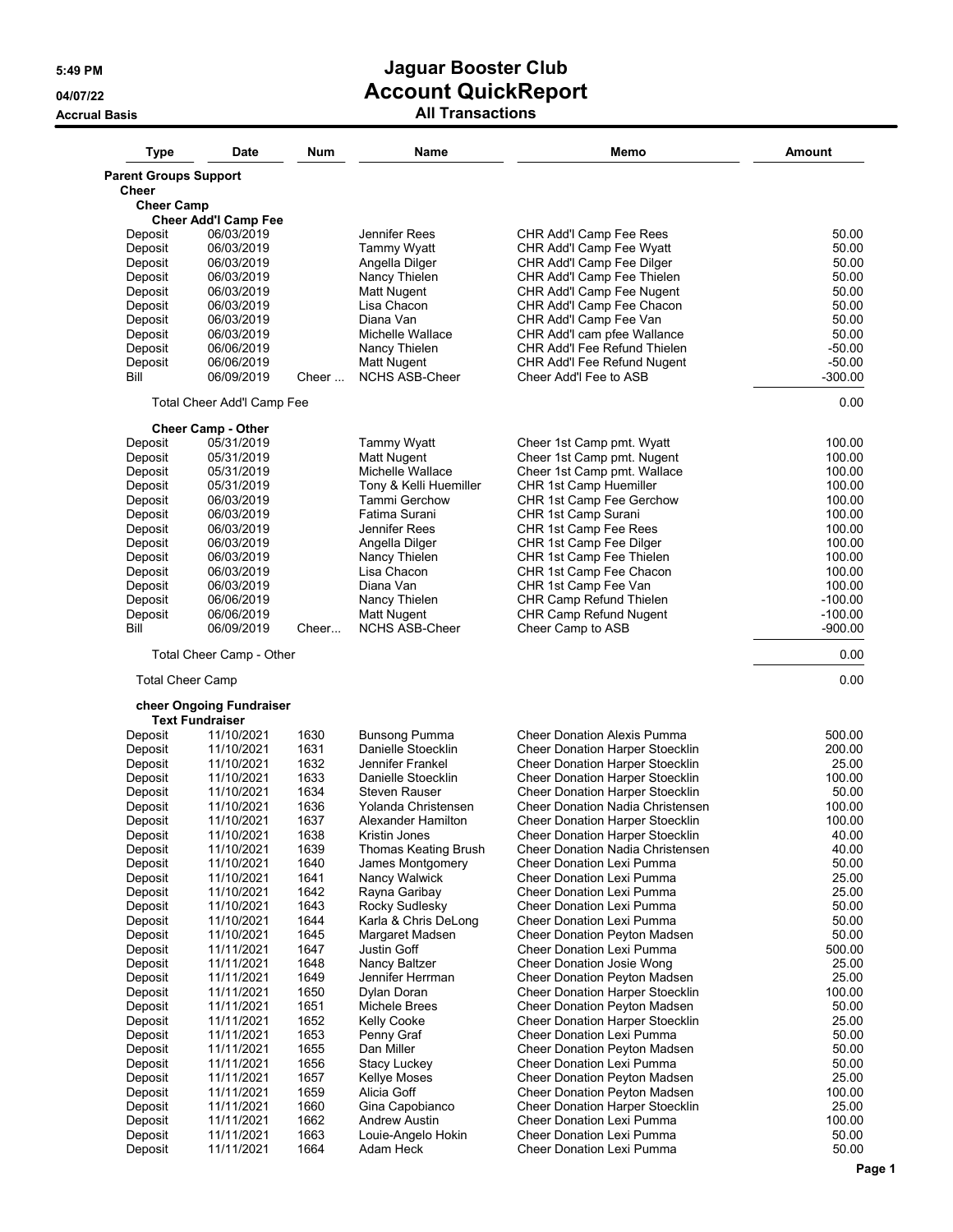| <b>Type</b> | <b>Date</b> | <b>Num</b> | Name                     | Memo                                   | <b>Amount</b> |
|-------------|-------------|------------|--------------------------|----------------------------------------|---------------|
| Deposit     | 11/11/2021  | 1665       | <b>Emily Davis</b>       | Cheer Donation Lexi Pumma              | 40.00         |
| Deposit     | 11/11/2021  | 1666       | Joey Weaver              | Cheer Donation Lexi Pumma              | 25.00         |
| Deposit     | 11/11/2021  | 1668       | Daniel Juberg            | Cheer Donation Lexi Pumma              | 50.00         |
| Deposit     | 11/11/2021  | 1669       | <b>Ruth Smiley</b>       | <b>Cheer Donation Lexi Pumma</b>       | 100.00        |
| Deposit     | 11/11/2021  | 1670       | Lisa Billingsl           | <b>Cheer Donation Mckenzie Mahl</b>    | 25.00         |
| Deposit     | 11/11/2021  | 1672       | Rebecca Wagner           | <b>Cheer Donation Lexi Pumma</b>       | 50.00         |
| Deposit     | 11/11/2021  | 1673       | Ceil Webb                | Cheer Donation Lexi Pumma              | 50.00         |
| Deposit     | 11/11/2021  | 1674       | Anne Smith               | Cheer Donation Josie Wong              | 20.00         |
| Deposit     | 11/11/2021  | 1675       | Twila Alexander-Reimb    | Cheer Donation Peyton Madsen           | 75.00         |
| Deposit     | 11/11/2021  | 1676       | Jean Busig               | Cheer Donation Josie Wong              | 50.00         |
| Deposit     | 11/11/2021  | 1677       | Cathy Wilkerson          | <b>Cheer Donation Harper</b>           | 25.00         |
| Deposit     | 11/11/2021  | 1678       | Michael Juberg           | Cheer Donation Lexi Pumma              | 40.00         |
| Deposit     | 11/11/2021  | 1679       | Nancy Tangen             | <b>Cheer Donation Peyton Madsen</b>    | 50.00         |
| Deposit     | 11/11/2021  | 1680       | Kevin Iden               | <b>Cheer Donation Harper Elizabeth</b> | 50.00         |
| Deposit     | 11/11/2021  | 1682       | David Juberg             | Cheer Donation Lexi Pumma              | 100.00        |
| Deposit     | 11/11/2021  | 1683       | Karen Johnson            | <b>Cheer Donation Harper Elizabeth</b> | 200.00        |
| Deposit     | 11/11/2021  | 1684       | John Freeman             | Cheer Donation Lexi Pumma              | 40.00         |
| Deposit     | 11/11/2021  | 1685       | Nam Han                  | Cheer Donation Audrey Han              | 100.00        |
| Deposit     | 11/11/2021  | 1686       | Lacy Gomez               | Cheer Donation Lexi Pumma              | 50.00         |
| Deposit     | 11/11/2021  | 1687       | Ann Benner               | <b>Cheer Donation Lexi Pumma</b>       | 100.00        |
| Deposit     | 11/12/2021  | 1688       | Jeffrey Chow             | <b>Cheer Donation Harper Stoecklin</b> | 25.00         |
| Deposit     | 11/12/2021  | 1689       | Dawn Gagon               | Cheer Donation Lexi Pumma              | 50.00         |
| Deposit     | 11/12/2021  | 1690       | Veronika Ashkenazi       | Cheer Donation Harper Stoecklin        | 50.00         |
| Deposit     | 11/12/2021  | 1691       | Maina Wong               | Cheer Donation Josie Wong              | 75.00         |
| Deposit     | 11/12/2021  | 1692       | Kellie Belcher Durfee    | <b>Cheer Donation Lexi Pumma</b>       | 20.00         |
| Deposit     | 11/12/2021  | 1693       | Stephanie Doull          | Cheer Donation Josie Wong              | 100.00        |
| Deposit     | 11/12/2021  | 1694       | Paula McAteer            | <b>Cheer Donation Lexi Pumma</b>       | 20.00         |
| Deposit     | 11/12/2021  | 1695       | Andrea Fleming           | Cheer Donation Josie Wong              | 20.00         |
| Deposit     | 11/14/2021  | 1696       | Delly Behen              | Cheer Donation Josie Wong              | 50.00         |
| Deposit     | 11/14/2021  | 1697       | John Miles               | <b>Cheer Donation Harper Stoeklin</b>  | 25.00         |
| Deposit     | 11/14/2021  | 1698       | Misty Carter             | <b>Cheer Donation Harper Stoeklin</b>  | 40.00         |
| Deposit     | 11/14/2021  | 1699       | Sarah Callender          | <b>Cheer Donation Harper Stoeklin</b>  | 20.00         |
| Deposit     | 11/14/2021  | 1700       | Erin Gallegos            | Cheer Donation Lexi Pumma              | 50.00         |
| Deposit     | 11/14/2021  | 1701       | Jordan Weishaar          | Cheer Donation Lexi Pumma              | 25.00         |
| Deposit     | 11/14/2021  | 1702       | Heather Smedema          | <b>Cheer Donation Harper Stoeklin</b>  | 20.00         |
| Deposit     | 11/14/2021  | 1703       | Erica Andrews            | Cheer Donation Harper Stoeklin         | 25.00         |
| Deposit     | 11/14/2021  | 1705       | Marilyn Maehl            | <b>Cheer Donation Mackenzie Maehl</b>  | 50.00         |
| Deposit     | 11/14/2021  | 1706       | Heidi Walters            | Cheer Donation Josie Wong              | 50.00         |
| Deposit     | 11/15/2021  | 1708       | Louis Stoecklin          | <b>Cheer Donation Harper Stoecklin</b> | 50.00         |
| Deposit     | 11/15/2021  | 1710       | Diana Belceto            | <b>Cheer Donation Makenzie Maehl</b>   | 40.00         |
| Deposit     | 11/15/2021  | 1711       | <b>Beverly Aronhalt</b>  | <b>Cheer Donation Makenzie Maehl</b>   | 50.00         |
| Deposit     | 11/15/2021  | 1713       | Diana Van                | Cheer Donation Kaitlynn Nguyen         | 100.00        |
| Deposit     | 11/15/2021  | 1714       | Douglas Maehl            | Cheer Donation Kenzie Maehl            | 50.00         |
| Deposit     | 11/15/2021  | 1715       | Zena Gutmann             | Cheer DonationHarper Stoecklin         | 75.00         |
| Deposit     | 11/15/2021  | 1716       | J A CHONG-GERBRAC        | Cheer Donation Madi Michajala          | 100.00        |
| Deposit     | 11/15/2021  | 1717       | Craig White              | Cheer Donation Madi Michajala          | 20.00         |
| Deposit     | 11/15/2021  | 1718       | Crystal Brito            | Cheer Donation Madi Michajala          | 100.00        |
| Deposit     | 11/17/2021  | 1719       | Sheau Ping ChingT        | Cheer Donation Go get 'em!!!           | 100.00        |
| Deposit     | 11/19/2021  | 1721       | Alice Jeanne Christensen | <b>Cheer Donation</b>                  | 100.00        |
| Deposit     | 11/21/2021  | 1725       | Kelly Yokam              | <b>Cheet Donation Makenzie Maehl</b>   | 200.00        |
| Deposit     | 11/21/2021  | 1726       | Heather & Travis Ericks  | <b>Cheer Donation Stella Erickson</b>  | 100.00        |
| Deposit     | 11/21/2021  | 1727       | Megan Madsen             | Cheer Donation Peyton Madsen           | 200.00        |
| Deposit     | 11/22/2021  | 1730       | Janelle Jennings         | Cheer Donation Lauren Van Matre        | 100.00        |
| Deposit     | 11/22/2021  | 1731       | Maria Allen              | Cheer Donation Peyton Madsen           | 50.00         |
| Deposit     | 11/22/2021  | 1732       | Nancy Nelson             | Cheer Donation Lauren Van Matre        | 50.00         |
| Deposit     | 11/23/2021  | 1734       | Karmell Dawson           | Cheer Donation Nadia Christensen       | 50.00         |
| Deposit     | 11/23/2021  | 1735       | Susan VanMatre           | Cheer Donation Lauren Van Matre        | 50.00         |
| Deposit     | 11/24/2021  | 1736       | Sharon Wells             | Cheer Donation Lauren Van Matre        | 20.00         |
| Deposit     | 11/24/2021  | 1737       | Yolanda Christensen      | Cheer Donation Nadia Christensen       | 50.00         |
| Deposit     | 11/24/2021  | 1138       | Melissa Lafayette        | Cheer Donation Lauren Van Matre        | 40.00         |
| Deposit     | 11/25/2021  | 1739       | Nam Han                  | Cheer Donation Audrey Han              | 200.00        |
| Deposit     | 11/25/2021  | 1740       | Diana Van                | Cheer Donation Kaitlynn Nguyen         | 200.00        |
| Deposit     | 11/28/2021  | 1741       | Janelle Jennings         | Cheer Donation Lauren Van Matre        | 320.00        |
| Deposit     | 11/28/2021  | 1742       | JoDeen Cushman           | Cheer Donation Lauren Van Matre        | 25.00         |
| Deposit     | 11/28/2021  | 1743       | Stephanie Maehl          | Cheer Donation Makenzie Maehl          | 160.00        |
| Deposit     | 11/29/2021  | 1744       | Jessica Bingham          | <b>Cheer Donation Victoria</b>         | 25.00         |
| Deposit     | 11/29/2021  | 1745       | Donna Kleweno            | <b>Cheer Donation Stella Erickson</b>  | 250.00        |
| Deposit     | 11/29/2021  | 1746       | Paul Nylund              | <b>Cheer Donation Stella Erickson</b>  | 100.00        |
| Deposit     | 11/29/2021  | 1747       | Andrea Wojcik            | Cheer Donation Peyton Madsen           | 20.00         |
|             |             |            |                          |                                        |               |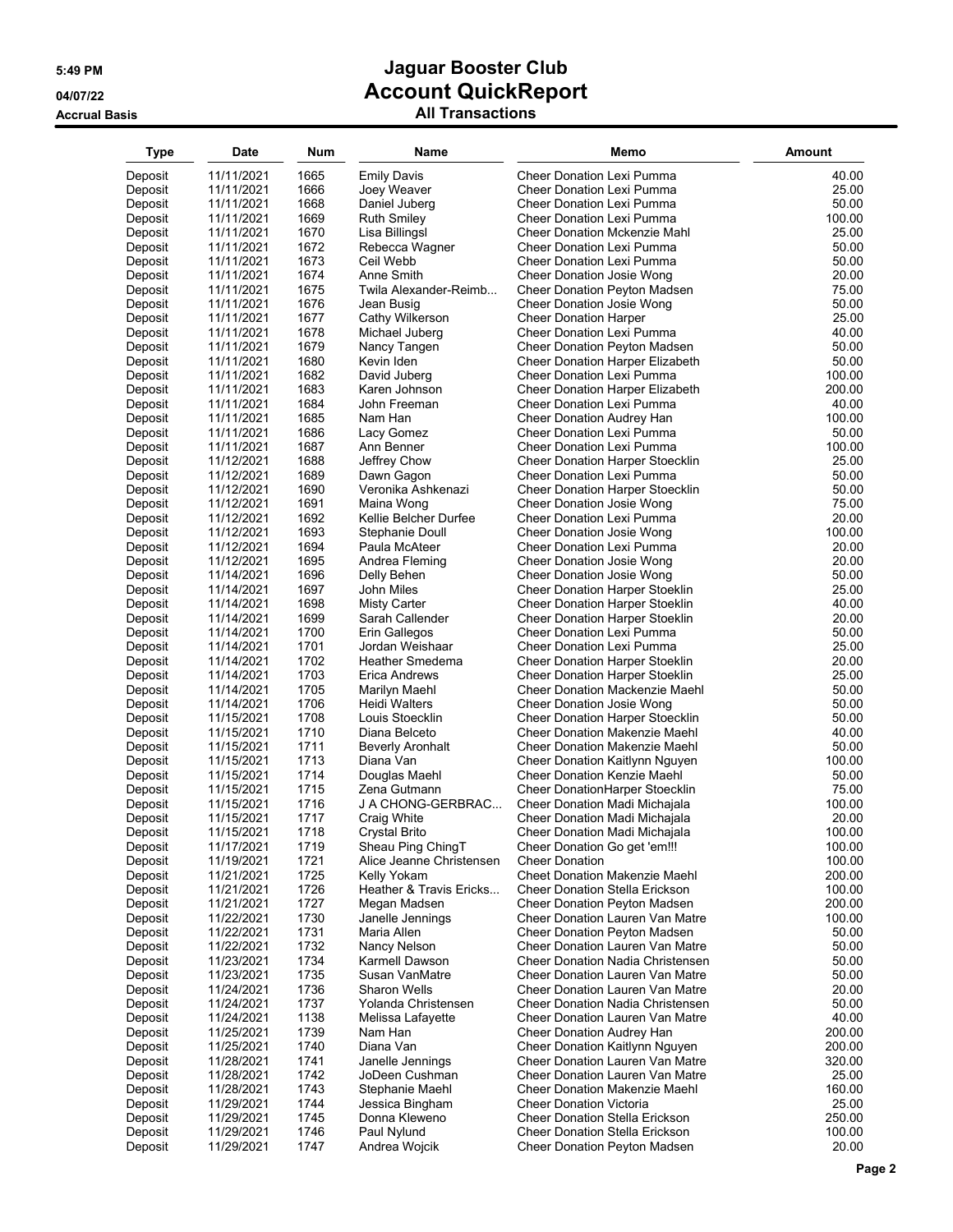| <b>Type</b>          | <b>Date</b>                            | Num          | Name                          | Memo                                     | <b>Amount</b> |
|----------------------|----------------------------------------|--------------|-------------------------------|------------------------------------------|---------------|
| Deposit              | 11/29/2021                             | 1748         | Tonia W                       | Cheer Donation Josie Wong                | 100.00        |
| Deposit              | 11/30/2021                             | 1749         | Barbara Hays                  | <b>Cheer Donation Josie Wong</b>         | 25.00         |
| Deposit              | 11/30/2021                             | 1750         | Adam Jasperson                | <b>Cheer Donation</b>                    | 100.00        |
|                      |                                        |              |                               | <b>Cheer Donation Amanda</b>             | 250.00        |
| Deposit              | 11/30/2021                             | 1751<br>1752 | Stephanie Maehl               |                                          |               |
| Deposit              | 11/30/2021                             |              | Heather & Travis Ericks       | <b>Cheer Donation Stella Erickson</b>    | 100.00        |
| Deposit              | 11/30/2021                             | 1753         | Janelle Jennings              | Cheer Donation Lauren Van Matre          | 50.00         |
| Deposit              | 12/06/2021                             | 1754         | Danielle Stoecklin            | <b>Cheer Donation Harper Soecklin</b>    | 100.00        |
| Deposit              | 12/06/2021                             | 1755         | Yolanda Christensen           | <b>Cheer Donation Nadia Christensen</b>  | 100.00        |
| Deposit              | 12/16/2021                             | 6051         | Forrest Morgan & M L D        | <b>Cheer Donation Stella</b>             | 30.00         |
| Deposit              | 12/16/2021                             | 1941         | Richard & Karen Ander         | Cheer Donaiton Josie Wong                | 50.00         |
| Deposit              | 12/20/2021                             | 3501         | <b>Charles Nylund Trust</b>   | <b>Cheer Donation Stella Erickson</b>    | 500.00        |
|                      | <b>Total Text Fundraiser</b>           |              |                               |                                          | 8,985.00      |
| <b>Wine Tasting</b>  |                                        |              |                               |                                          |               |
| Deposit              | 05/31/2019                             |              | Michelle Wallace              | Cheer Wine 1 Wallace                     | 30.00         |
| Deposit              | 06/06/2019                             |              | <b>Tammi Gerchow</b>          | CHR 2 Wine Gerchow                       | 60.00         |
| Deposit              | 06/12/2019                             |              | <b>Tammy Wyatt</b>            | Chr Wine Wyatt                           | 30.00         |
| Deposit              | 06/14/2019                             |              | Michelle Wallace              | Wine Cancelled Wallace                   | $-30.00$      |
| Deposit              | 06/14/2019                             |              | Tammi Gerchow                 | Wine Cancelled Gerchow                   | $-60.00$      |
| Deposit              | 06/14/2019                             |              | <b>Tammy Wyatt</b>            | Wine Cancelled Wyatt                     | $-30.00$      |
|                      | <b>Total Wine Tasting</b>              |              |                               |                                          | 0.00          |
|                      | cheer Ongoing Fundraiser - Other       |              |                               |                                          |               |
| Deposit              | 10/10/2018                             |              | Cheer                         | Cheer Jag Cards                          | 290.00        |
| Deposit              | 10/10/2018                             |              | Cheer                         | Cheer Jaq Cards                          | 810.00        |
| Check                | 10/16/2018                             | 2132R        | Cheer                         | Cheer Returned Check Jag Cards           | $-15.00$      |
| Check                | 10/16/2018                             | Return       | Cheer                         | <b>Cheer Returned Check Fee</b>          | $-9.00$       |
| Deposit              | 10/19/2018                             | 1245         | Cheer                         | Cheer Jag Cards                          | 100.00        |
| Deposit              | 10/30/2018                             |              | Cheer                         | Cheer Jag Cards                          | 200.00        |
| Bill                 | 10/30/2018                             | IN-0173      | <b>Adrenaline Fundraising</b> | Jag Card 62 cards sold Payment (\$75     | $-545.00$     |
| Bill                 | 10/30/2018                             | IN-0173      | <b>Adrenaline Fundraising</b> | Cheer Jag Cards 20% to JBC               | $-168.00$     |
| General J            | 11/01/2018                             | 11           |                               | Jag Card Finalize Ongoing Fundraiser     | $-663.00$     |
|                      | Total cheer Ongoing Fundraiser - Other |              |                               |                                          | 0.00          |
|                      | <b>Total cheer Ongoing Fundraiser</b>  |              |                               |                                          | 8,985.00      |
| <b>Cheer - Other</b> |                                        |              |                               |                                          |               |
| Bill                 | 06/15/2017                             | 5934         | Adrenaline Fundraising        | <b>Cheer Cookie Purchase</b>             | $-1,965.60$   |
| Deposit              | 06/21/2017                             |              | Cheer                         | <b>Cheer Cookie Sales</b>                | 1,628.00      |
| Deposit              | 06/21/2017                             |              | Cheer                         | <b>Cheer Cookie Fund Raiser</b>          | 1,814.00      |
| Deposit              | 06/21/2017                             |              | Cheer                         | 20% to JBC Cheer (1628 + 1814-1965       | $-295.28$     |
| Deposit              | 08/17/2017                             | 2563         | <b>MN'M Maintenance</b>       | Cheer donation for bouncy house          | 250.00        |
| Bill                 | 08/17/2017                             | 5827         | Exclusive Team Gear L         | Cheer Camp pack                          | $-2,400.00$   |
| Deposit              | 08/24/2017                             |              | Cheer                         | <b>Cheer Uniforms</b>                    | 2,030.00      |
| Deposit              | 08/24/2017                             |              | Cheer                         | <b>Cheer Uniforms</b>                    | 54.00         |
| Deposit              | 08/25/2017                             |              | Cheer                         | Square Charge Uniform                    | 580.00        |
| Deposit              | 08/25/2017                             |              | Cheer                         | Square Fee                               | $-20.60$      |
| Deposit              | 08/29/2017                             | 514          | Cheer                         | <b>Cheer Uniforms</b>                    | 1,740.00      |
| Bill                 | 08/30/2017                             | 20186        | Dazzling Bows and Bling       | Cheer Stadium Seat Backs-3 color         | $-150.00$     |
| Deposit              | 08/30/2017                             |              | Square                        | <b>Cheer Uniform</b>                     | 300.30        |
| Deposit              | 08/30/2017                             |              | Square                        | Square Credit Card Fee                   | $-10.81$      |
| Deposit              | 09/05/2017                             |              | Cheer                         | <b>Cheer Seat Sales</b>                  | 243.10        |
| Deposit              | 09/06/2017                             | 8410         | Cheer                         | <b>Cheer Wear</b>                        | 110.00        |
| Deposit              | 09/06/2017                             | 8248         | Cheer                         | <b>Cheer Stadium Seats</b>               | 100.00        |
| Deposit              | 09/06/2017                             | 7096         | Cheer                         | <b>Cheer Stadium Seats</b>               | 50.00         |
| Deposit              | 09/06/2017                             |              | Cheer                         | <b>Cheer Stadium Seats</b>               | 50.00         |
| Deposit              | 09/06/2017                             |              | Cheer                         | <b>Cheer Wear</b>                        | 541.54        |
| Bill                 | 09/06/2017                             |              | Diana Amirehteshami           | Reimburse Stadium Chairs                 | $-180.69$     |
| Bill                 | 09/06/2017                             |              | Bling n Things                | <b>Black &amp; Purple Spirit Jerseys</b> | $-1,920.00$   |
| Bill                 | 09/06/2017                             | 20188        | Dazzling Bows and Bling       | Purple Heather shirts & Designs          | $-475.00$     |
| Deposit              | 09/07/2017                             |              | Cheer                         | Cheer Uniform                            | 290.00        |
|                      |                                        |              | Cheer                         |                                          |               |
| Deposit              | 09/07/2017                             |              |                               | Square Fee                               | $-10.30$      |
| Check                | 09/11/2017                             | 5030         | Sandra Pena                   | Overcharged for CC Fee                   | $-10.30$      |
| Check                | 09/11/2017                             | 5031         | <b>Christine Hayes</b>        | <b>Cheer Chairs</b>                      | $-175.29$     |
| Bill                 | 09/11/2017                             | 20187        | Dazzling Bows and Bling       | Stadium Chair Design                     | $-150.00$     |
| Deposit              | 09/12/2017                             |              | Cheer                         | Chair sale                               | 50.00         |
| Check                | 09/13/2017                             | Transfer     | Cheer                         | \$493.10 sales - \$330.69 expense=\$1    | $-32.49$      |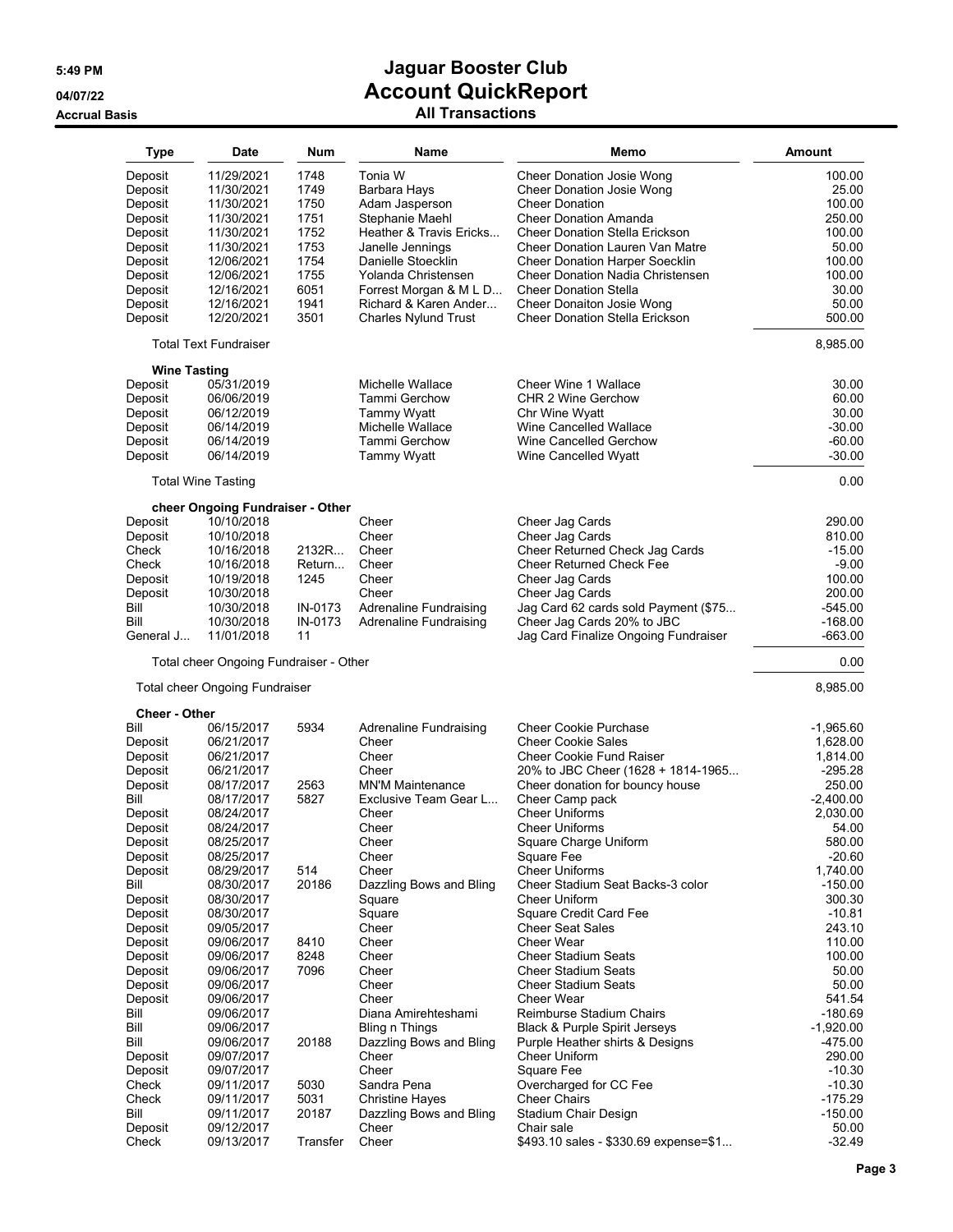| <b>Type</b>        | <b>Date</b>              | Num          | Name                            | Memo                                                     | <b>Amount</b>      |
|--------------------|--------------------------|--------------|---------------------------------|----------------------------------------------------------|--------------------|
| General J          | 09/25/2017               | $\mathbf{1}$ | Jaguar Booster Club             | Carnival Distribution                                    | 209.34             |
| Bill               | 10/04/2017               | 100417       | Diana Amirehteshami             | Cheer Reimburse Bounce House Car                         | $-223.59$          |
| Deposit            | 10/04/2017               |              | Cheer                           | Cheer Chair                                              | 150.00             |
| Deposit            | 10/06/2017               |              | Cheer                           | Stadium Chair 10/4/17                                    | 50.00              |
| Deposit            | 10/06/2017               | 7127         | Vibe Dance Studio LLC           | Cheer Silver donation combined                           | 250.00             |
| Deposit            | 10/06/2017               | 8257         | Diana Amirehteshami             | Cheer Silver donation combined                           | 250.00             |
| Deposit            | 10/06/2017               |              | Cheer                           | 20% JBC Donation of silver Donation                      | -100.00            |
| Deposit            | 10/10/2017               |              | Square                          | Cheer Chair Sale Sorina Velazgrez                        | 50.00              |
| Deposit            | 10/10/2017               |              | Square                          | 3 Chairs sold at 10/7/17 FB Game                         | 150.00             |
| Deposit            | 10/10/2017               |              | Cheer                           | <b>Cheer WhiteOut Tshirt Sales</b>                       | 16.00              |
| Deposit            | 10/10/2017               |              | Cheer                           | Cheer to JBC WhiteOut Tshirt Sales                       | $-3.20$            |
| Bill               | 10/16/2017               | 3877         | <b>Nfinity Athletic LLC</b>     | Cheer Leggings                                           | $-1,870.00$        |
| General J          | 10/17/2017               | 2            | Cheer                           | 20% cheer chair to JBC                                   | $-34.95$           |
| Deposit            | 11/09/2017               | 5610         | Cheer                           | Cheer Wear                                               | 290.00             |
| Deposit            | 11/09/2017               |              | Cheer                           | Cheer Chair                                              | 100.00             |
| Deposit            | 11/09/2017               |              | Cheer                           | Donation                                                 | 10.00              |
| Check              | 11/30/2017               | Transfer     | Cheer                           | Scholarship                                              | 290.00             |
| Deposit            | 12/08/2017               | 6356         | Cheer                           | <b>Cheer Frost Fundraiser</b>                            | 142.00             |
| Deposit            | 12/08/2017               |              | Cheer                           | Cheer Frost Fundraiser 20% to JBC                        | $-28.40$           |
| Check              | 01/02/2018               | Debit        | All Bows                        | <b>Cheer Bows</b>                                        | -397.44            |
| Deposit            | 01/04/2018               |              | MOD Super Fast Pizza,           | <b>Cheer MOD Fundraiser</b>                              | 131.09             |
| Deposit            | 01/04/2018               |              | Cheer                           | Cheer MOD 20% to JBC Fundraiser                          | $-26.22$           |
| Deposit            | 02/01/2018               |              | MOD Super Fast Pizza,           | Cheer MOD Pizza Fundraiser                               | 123.31             |
| Deposit            | 02/01/2018               |              | Cheer                           | Cheer MOD Pizza Fundraiser 20% to                        | $-24.67$           |
| General J          | 03/15/2018               | 5            | Jaquar Booster Club             | Amirehteshami Procurement to Cheer                       | 1,147.00           |
| Deposit            | 08/22/2018               |              | Cheer                           | Carnival Tickets sold                                    | 519.00             |
| Deposit            | 08/22/2018               |              | Cheer                           | <b>Cheer Silent Auction</b>                              | 106.00             |
| Deposit            | 08/22/2018               |              | Cheer                           | <b>Cheer Carnival Silent Auction</b>                     | 106.00             |
| Check              | 09/05/2018               | 5222         | Theresa Shek-Reimburse          | <b>Cheer Carnival Expenses</b>                           | -167.10            |
| General J          | 11/01/2018               | 11           |                                 | Jag Card Finalize Ongoing Fundraiser                     | 663.00             |
| Deposit            | 01/28/2019               |              | <b>Benevity Fund</b>            | FB Corp Donor-Huemiller                                  | 25.70              |
| General J          | 03/21/2019               | 14           |                                 | <b>Cheer Silent Auction</b>                              | 405.00             |
| Check              | 04/30/2019               | Debit        | <b>Varsity Spirit</b>           | <b>Cheer Uniform Scholarships</b>                        | $-2,100.00$        |
| Deposit            | 06/03/2019               |              | Tammi Gerchow                   | CHR Additional Camp Fee                                  | 50.00              |
| Deposit            | 06/10/2019               |              | Cheer                           | Concessions WTA 6/8-6/9                                  | 16.12              |
| Deposit            | 06/10/2019               |              | Cheer                           | CHR SQ WTA Tickets 6/8-6/9                               | 43.96              |
| Deposit            | 06/11/2019               |              | Cheer                           | CHR Conc. WTA 6/8-6/9                                    | 310.61             |
| Deposit            | 06/11/2019               |              | Cheer                           | WTA Ticket Sales 45%                                     | 1,253.35           |
| Check              | 06/21/2019               | 5475         | Paige Longdon-Reimbu            | <b>Cheer Coaches Gifts</b>                               | -67.09             |
| Deposit            | 07/17/2019               |              | Cheer                           | Cheer Domino's Fundraiser                                | 1,620.00           |
| Deposit            | 07/17/2019               |              | Cheer                           | Cheer Domino's Fundraiser 20% to JBC                     | $-324.00$          |
| Deposit            | 07/17/2019               | 252          | Feisal Ramjee                   | <b>Cheer Sponsorship</b>                                 | 1,000.00           |
| Deposit            | 07/17/2019               | 252          | Cheer                           | Cheer Sponsorship 20% to JBC                             | $-200.00$          |
| Bill               | 07/23/2019               | 07181        | North Creek High Scho           | Cheer Camp                                               | $-3,972.00$        |
| Deposit            | 07/29/2019               | 72001        | MOD Super Fast Pizza,           | Cheer Mod Pizza Fundraiser                               | 90.34              |
| Deposit            | 07/29/2019               | 72001        | Cheer                           | Cheer Mod Pizza Fundraiser 20% to J                      | $-18.07$           |
| Deposit            | 08/05/2019               | 6931         | Catherine & Wendell G           | Cheer Sponsorship                                        | 100.00             |
| Deposit            | 08/05/2019               | 6931         | Cheer                           | Cheer Sponsorship 20% to JBC                             | $-20.00$           |
| Deposit            | 08/05/2019               | 7917         | Elle Marie Hair Studio          | <b>Cheer Sponsorship</b>                                 | 100.00             |
| Deposit            | 08/05/2019               | 7917<br>4054 | Cheer                           | Cheer Sponsorship 20% to JBC                             | $-20.00$<br>250.00 |
| Deposit            | 08/26/2019               | 4054         | Technical Harnessing O<br>Cheer | <b>Cheer Sponsorship</b><br>Cheer Sponsorship 20% to JBC | $-50.00$           |
| Deposit<br>Deposit | 08/26/2019<br>08/26/2019 | 1355         | Sullivan Orthodontics, PS       | Cheer Sponsorship add to \$250 for \$3                   | 100.00             |
| Deposit            | 08/26/2019               | 1355         | Cheer                           | Cheer Sponsorship 20% to JBC                             | $-20.00$           |
| Check              | 08/30/2019               | Debit        | North Creek High Scho           | Cheer Season Pass Feisal Ramjee S                        | $-56.00$           |
| Deposit            | 09/18/2019               | 6589         | Mark & Gina Chacon              | <b>CHR Sponsorship</b>                                   | 100.00             |
| Deposit            | 09/18/2019               | 6589         | Cheer                           | CHR Sponsorship 20% to JBC                               | $-20.00$           |
| Deposit            | 10/07/2019               | 72005        | MOD Super Fast Pizza            | Cheer MOD Pizza 9.19.19 Fundraiser                       | 242.86             |
| Deposit            | 10/07/2019               | 72005        | Cheer                           | Cheer MOD Pizza 9.19.19 Fundraiser                       | $-48.58$           |
| Check              | 10/18/2019               | 5547         | Tammi Gerchow                   | Cheer Sr. Banners                                        | $-154.00$          |
| Deposit            | 10/29/2019               | 1093         | Pamela M Frazier                | <b>Cheer Sponsorship</b>                                 | 1,000.00           |
| Deposit            | 10/29/2019               | 1093         | Cheer                           | Cheer Sponsorship 20% to JBC                             | $-200.00$          |
| Check              | 11/21/2019               | 5587         | <b>NCHS PTSA</b>                | Cheer Holiday Extravaganza Table                         | $-25.00$           |
| Bill               | 12/03/2019               | 12031        | Tammi Gerchow-Reimb             | <b>Cheet Xmas Gifts</b>                                  | -392.93            |
| Check              | 01/20/2020               | 5630         | Michelle Wallace                | Cheer Coach xmas gift                                    | $-79.99$           |
| Bill               | 04/27/2020               | 04272        | Tammi Gerchow-Reimb             | State                                                    | -368.98            |
| Bill               | 04/27/2020               | 04272        | Tammi Gerchow-Reimb             | Banquet                                                  | $-500.33$          |
| Bill               | 04/27/2020               | 04272        | Tammi Gerchow-Reimb             | Supplies                                                 | $-80.38$           |
| Bill               | 04/27/2020               | 04272        | Jenn Rees-Reimburse             | Cheer Christmas & State Expenses                         | $-100.00$          |